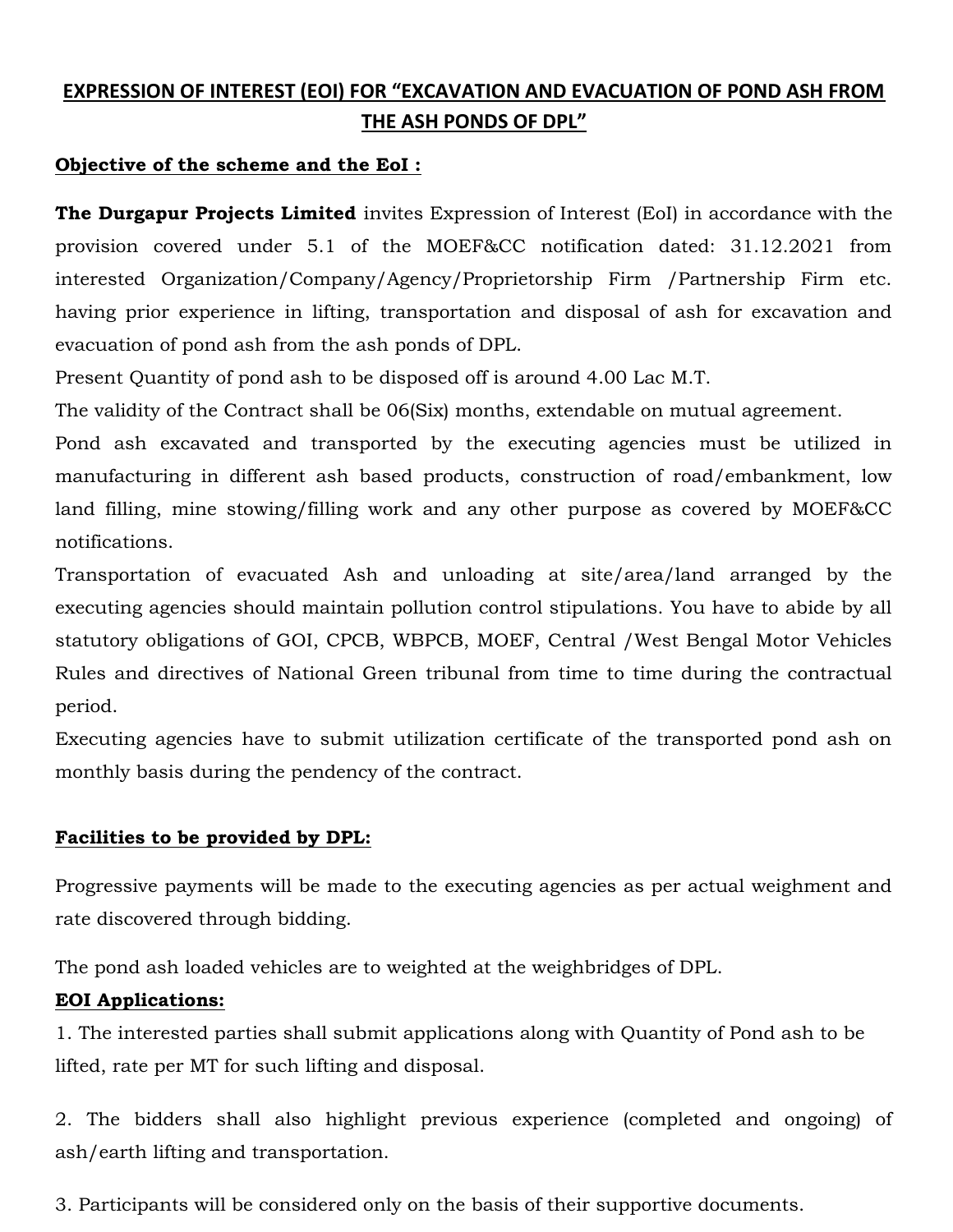# Eligibility Criteria:

Participants in this EOI should meet the following eligibility criteria and shall submit supporting documents.

1. The applicant can be an Individual (Proprietorship), company, partnership, trust, Association, or a society. As an evidence suitable documentary proof like partnership deed, Certificate of Incorporation, etc. shall be submitted.

2. The applicant must have sufficient experience in lifting and transportation of ash/earth, possess valid trade License, PF,ESI and GST Registration certificates.

3. Net worth in last 3 financial years should be positive. The same shall be certified by the Chartered Accountant/competent authority.

4. Applicant must have sufficient capacity to deploy adequate number of dumpers, earthmoving machinery etc.

# Submission of EOI:

Interested parties may submit their "EOI" (one original and one scanned copy through email ) in writing by 15:00 hrs of 25th April 2022 super-scribing the cover with "Expression Of Interest – Pond Ash, DPL" to :-

Mr. Partha De, Sr. Mgr. (Contract Cell), Ph-9434713057 5 th Floor, Technical Building The Durgapur Projects Limited Durgapur-713201 Name of Contact person for any query: Mr. Prodipto Chatterjee [Ph-9434709215] email- civil78.dpl@gmail.com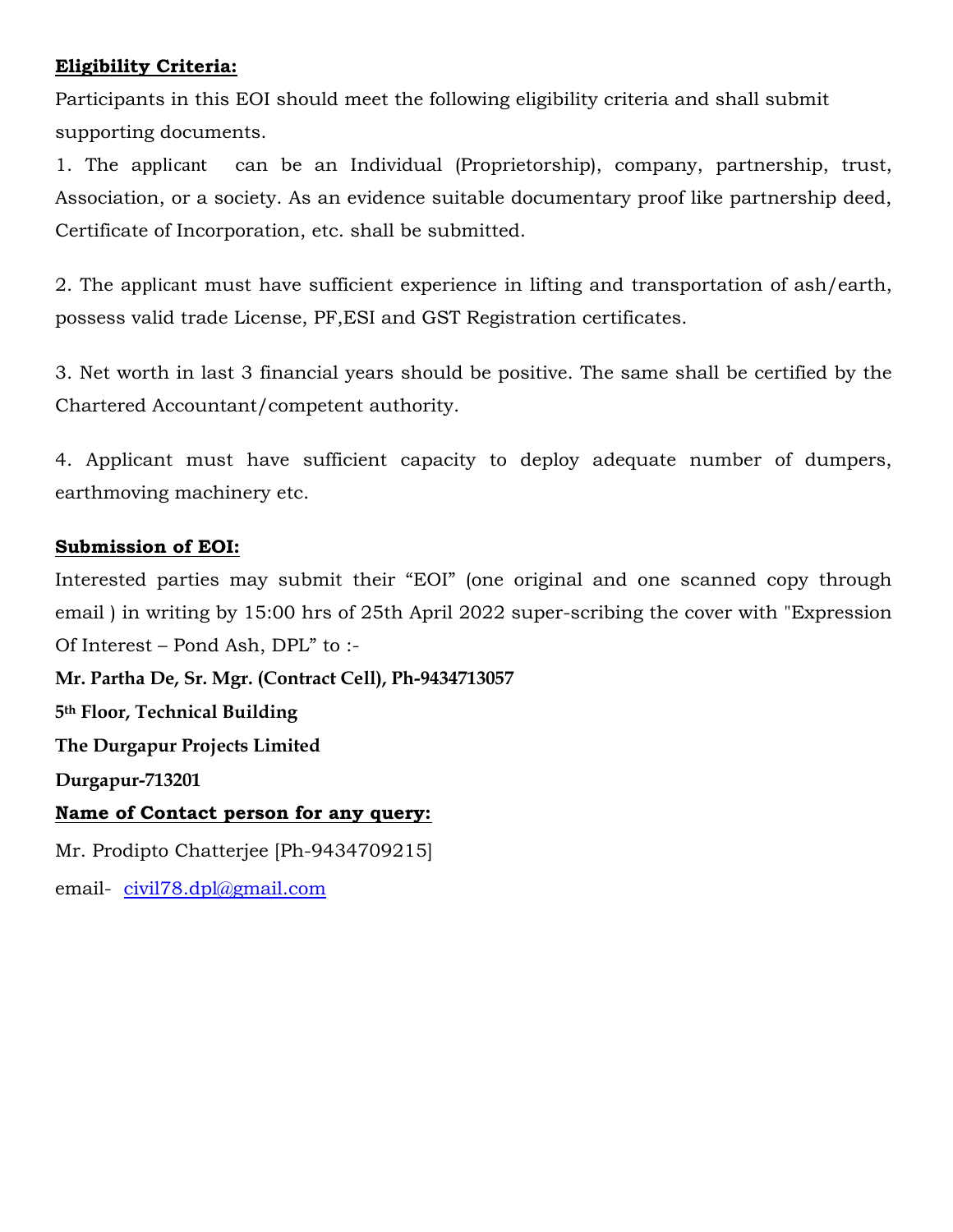#### Format of letter for submission of EoI

# To, Mr. Partha De, Sr. Mgr. (CC), Ph-9434713057 Technical Building The Durgapur Projects Limited Durgapur-713201

Sub. : Application for the Proposal - EoI for excavation and evacuation of pond ash from the ash ponds of DPL.

Sir,

 With reference to the Expression of Interest advertisement issued in [name of website/newspaper] on the captioned subject dated …… we, [name of the applicant, depending on the nature of the firm] having examined the notice on the subject EoI and the stated scheme and understood its contents, hereby submit our application for the aforesaid Proposal. The application is unconditional and unqualified.

2. We are applying against the Eligibility Criteria as mentioned in the EoI notice.

3. We are a [nature of firm. If a Consortium, then the lead member shall apply. For the Consortium the names of the participating firms are …….. We certify that our Consortium may enter into a Joint Bidding Agreement as may be required].

4. We [Lead member of consortium] certify that our net worth is INR ………… (in words) in F.Y-

5. We acknowledge that The DPL will be relying on the information provided in the application and the documents accompanying such application, and we certify that all the information provided is correct.

6. We shall make available to DPL any additional information it may find necessary or require to supplement or authenticate the eligibility criteria as per the EoI notice.

7. We acknowledge the right of DPL to reject our application without assigning any reason or otherwise and hereby waive to the fullest extent, permitted by applicable law, our right to challenge the same on any account whatsoever.

8. We acknowledge that DPL reserves the right to cancel the bidding process at any time and that DPL is not bound to accept and application that DPL may receive.

9. Annexure "A" to be duly filled up. In witness thereof, we submit the application under and in accordance with the terms of the EoI.

Thanking You Yours faithfully

(Signature, name and designation of the authorized signatory/lead member)